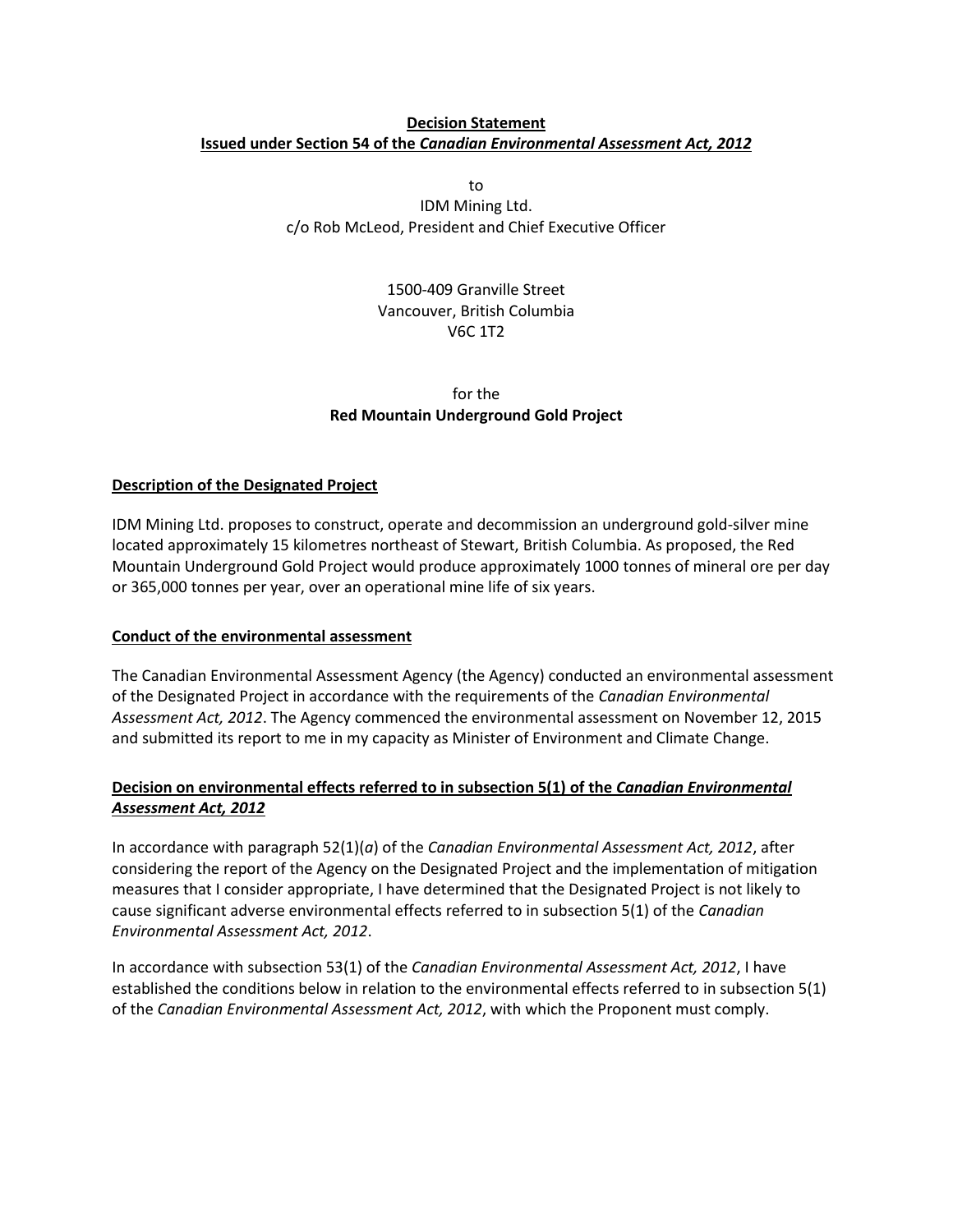# **Decision on environmental effects referred to in subsection 5(2) of the** *Canadian Environmental Assessment Act, 2012*

The carrying out of the Designated Project may require the following federal authorities to exercise a power or perform a duty or function conferred on them under an Act of Parliament other than the *Canadian Environmental Assessment Act, 2012*:

- The Minister of Fisheries and Oceans may issue authorization(s) under paragraph 35(2)(b) of the *Fisheries Act;* and
- The Minister of Natural Resources may issue a licence under subsection 7(1) of the *Explosives Act.*

In accordance with paragraph 52(1)(b) of the *Canadian Environmental Assessment Act, 2012*, after considering the report of the Agency on the Designated Project and the implementation of mitigation measures that I consider appropriate, I have determined that the Designated Project is not likely to cause significant adverse environmental effects referred to in subsection 5(2) of the *Canadian Environmental Assessment Act, 2012*.

## **Consultation with Indigenous groups**

In establishing the conditions below in relation to the environmental effects referred to in subsections 5(1) and 5(2) of the *Canadian Environmental Assessment Act, 2012*, I took into account the concerns and interests identified in the consultation process with Indigenous groups. I also considered the measures to address these concerns and interests that have been identified in the environmental assessment and consultation processes. I am satisfied that the consultation process undertaken is consistent with the honour of the Crown and, with the conditions I have established, that the concerns and interests of Indigenous groups are appropriately accommodated for the purpose of issuing this Decision Statement.

## **1 Definitions**

- 1.1 *Access and haul roads* mean the roadways between Highway 37A, Bromley Humps and the mine site.
- 1.2 *Agency* means the Canadian Environmental Assessment Agency*.*
- 1.3 *Baseline* means the environmental conditions prior to initiating construction of the Designated Project as described in the Environmental Impact Statement.
- 1.4 *Construction* means the phase of the Designated Project during which the Proponent undertakes the site preparation, building or installation of any components of the Designated Project, including periods during which these activities may temporarily cease.
- 1.5 *Contact water* means water which has come into contact with, or seeped from or through, any mine component, including groundwater flows into the underground mine.
- 1.6 *Days* means calendar days.
- 1.7 *Decommissioning* means the phase of the Designated Project during which the Proponent permanently ceases commercial production and commences removal from service of any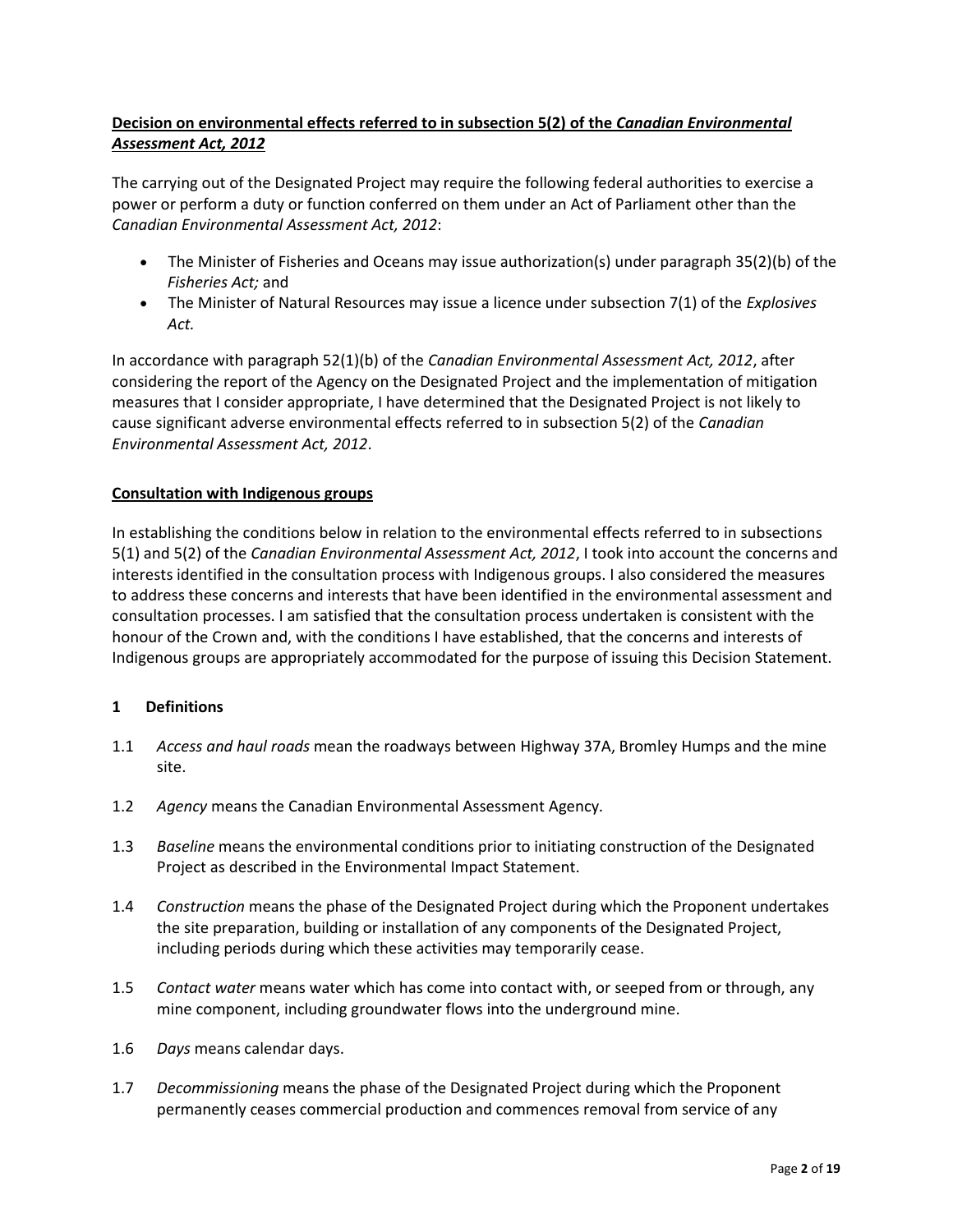components of the Designated Project, and that continues until the Proponent completes the reclamation of the site of the Designated Project to the satisfaction of relevant authorities.

- 1.8 *Deleterious substance* means "deleterious substance" as defined in subsection 34(1) of the *Fisheries Act.*
- 1.9 *Designated Project* means the Red Mountain Underground Gold Project as described in section 2 of the environmental assessment report prepared by the Canadian Environmental Assessment Agency (Canadian Environmental Assessment Registry Reference Number 80093).
- 1.10 *Designated Project area* means the geographic area disturbed by the Designated Project and includes the mine site, Bromley Humps and the access and haul roads.
- 1.11 *Environmental assessment* means "environmental assessment" as defined in subsection 2(1) of the *Canadian Environmental Assessment Act, 2012*.
- 1.12 *Environmental effects* means "environmental effects" as described in section 5 of the *Canadian Environmental Assessment Act, 2012*.
- 1.13 *Environmental Impact Statement* means the September 2017 document entitled *Environmental Assessment Application and Environmental Impact Statement* (Canadian Environmental Assessment Registry Reference Number 80093, Document Number 20).
- 1.14 *Fish* means "fish" as defined in subsection 2(1) of the *Fisheries Act*.
- 1.15 *Fish habitat* means "fish habitat" as defined in subsection 2(1) of the *Fisheries Act*.
- 1.16 *Fisheries and Oceans Canada* means the Department of Fisheries and Oceans as established under subsection 2(1) of the *Department of Fisheries and Oceans Act*.
- 1.17 *Follow-up program* means "follow-up program" as defined in subsection 2(1) of the *Canadian Environmental Assessment Act, 2012*.
- 1.18 *Heritage value* means the aesthetic, historic, scientific, cultural, social or spiritual importance or significance for past, present or future generations.
- 1.19 *Listed species at risk* means a species that is listed on the List of Wildlife Species at Risk set out in Schedule 1 of the *Species at Risk Act*.
- 1.20 *Migratory bird* means "migratory bird" as defined in subsection 2(1) of the *Migratory Birds Convention Act, 1994*.
- 1.21 *Mitigation measures* means "mitigation measures" as defined in subsection 2(1) of the *Canadian Environmental Assessment Act, 2012*.
- 1.22 *Nisga'a Nation* as represented by Nisga'a Lisims Government.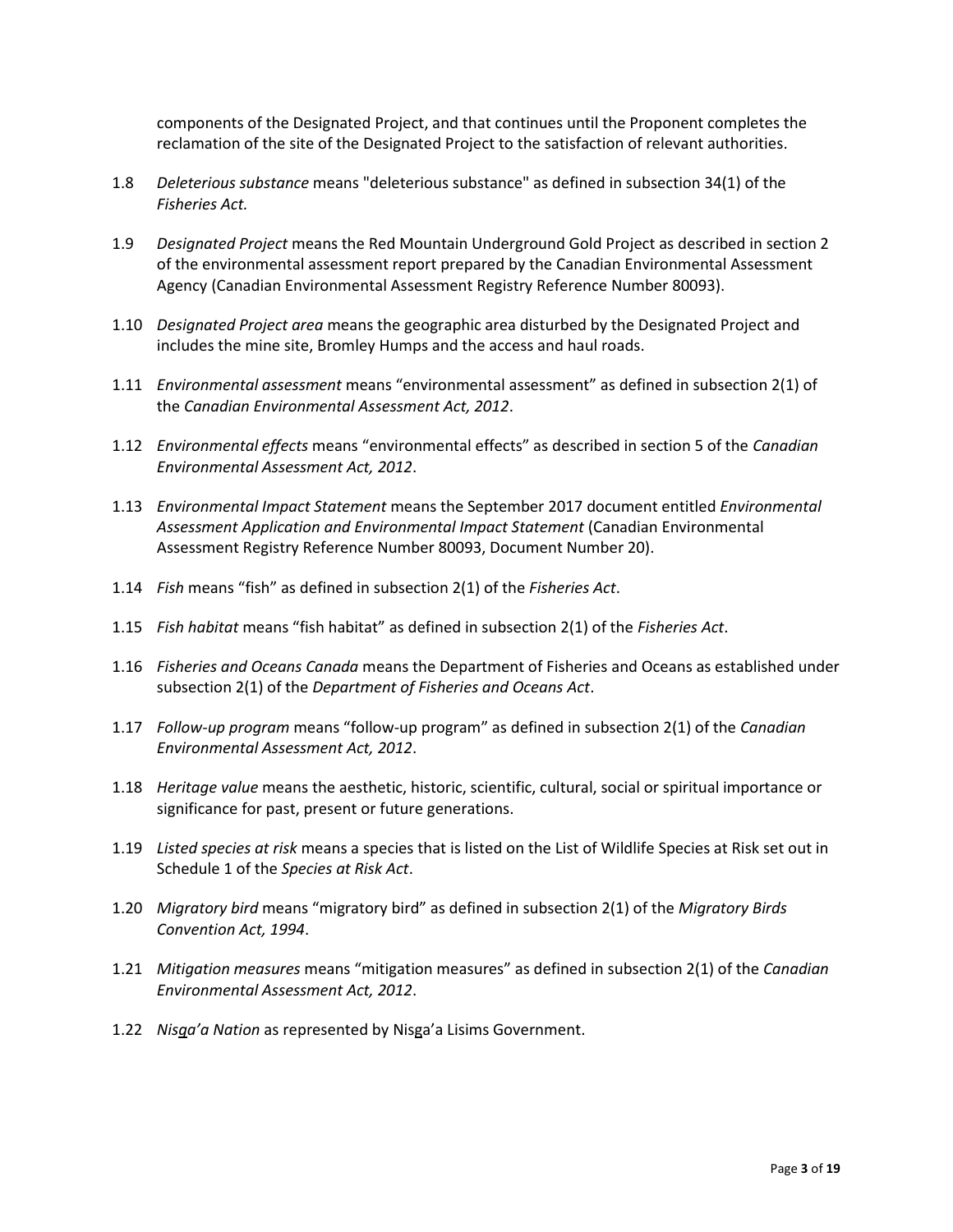- 1.23 *Operation* means the phase of the Designated Project during which the commercial production takes place, including periods during which commercial production may temporarily cease, and which continues until the start of decommissioning.
- 1.24 *Progressive reclamation* means reclamation which is carried out by the Proponent concurrently with all phases of the Designated Project to progressively return any physically disturbed areas to a state as close to the baseline as possible, as soon after the disturbance as practical.
- 1.25 *Proponent* means IDM Mining Ltd. and its successors or assigns.
- 1.26 *Qualified individual* means someone who, through education, experience and knowledge relevant to a particular matter, may be relied on by the Proponent to provide advice within his or her area of expertise. Knowledge relevant to a particular matter may include community and Indigenous knowledge.
- 1.27 *Record* means "record" as defined in subsection 2(1) of the *Canadian Environmental Assessment Act, 2012.*
- 1.28 *Relevant authorities* means federal and/or provincial authorities that are in possession of specialist or expert information or knowledge, or that have a responsibility for the administration of a law or regulation, with respect to the subject matter of a condition set out in this Decision Statement.
- 1.29 *Reporting year* means May 1 of a calendar year through April 30 of the next calendar year.
- 1.30 *Serious harm* means "serious harm" as defined in subsection 2(2) of the *Fisheries Act*.
- 1.31 *Structure, site or thing of historical, archeological, paleontological or architectural significance* means a structure, site or thing that is determined by a qualified individual, on the basis of heritage value, to be associated with an aspect of the history or culture of the people of Canada, including Indigenous peoples.
- 1.32 *Water frequented by fish* means "water frequented by fish" as defined in subsection 34(1) of the *Fisheries Act*.

#### **Conditions**

These conditions are established for the sole purpose of the Decision Statement issued under the *Canadian Environmental Assessment Act, 2012*. They do not relieve the Proponent from any obligation to comply with other legislative or other legal requirements of the federal, provincial, or local governments. Nothing in this Decision Statement shall be construed as reducing, increasing, or otherwise affecting what may be required of the Proponent to comply with all applicable legislative or legal requirements.

#### **2 General conditions**

2.1 The Proponent shall ensure that its actions in meeting the conditions set out in this Decision Statement during all phases of the Designated Project are considered in a careful and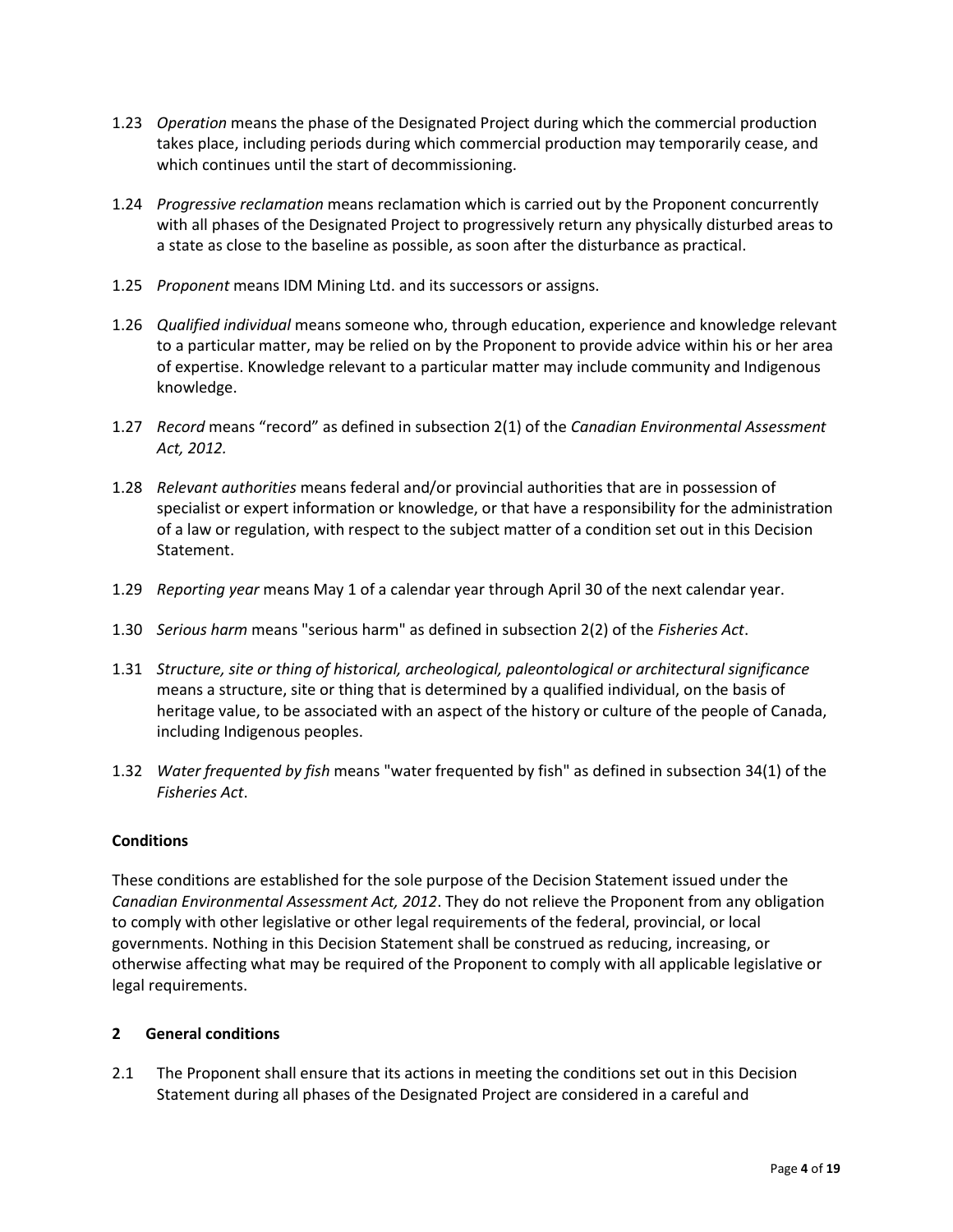precautionary manner, promote sustainable development, are informed by the best information and knowledge available at the time the Proponent takes action, including community and Indigenous knowledge, are based on methods and models that are recognized by standard-setting bodies, are undertaken by qualified individuals, and have applied the best available economically and technically feasible technologies.

### *Consultation*

- 2.2 The Proponent shall, where consultation is a requirement of a condition set out in this Decision Statement:
	- 2.2.1 provide a written notice of the opportunity for the party or parties being consulted to present their views and information on the subject of the consultation;
	- 2.2.2 provide all information available and relevant to the scope and the subject matter of the consultation and a period of time agreed upon with the party or parties being consulted, not to be less than 15 days, to prepare their views and information;
	- 2.2.3 undertake an impartial consideration of all views and information presented by the party or parties being consulted on the subject matter of the consultation; and
	- 2.2.4 advise in a timely manner the party or parties being consulted on how the views and information received have been considered by the Proponent.
- 2.3 The Proponent shall, where consultation with the Nisga'a Nation, Tsetsaut/Skii km Lax Ha or Métis Nation British Columbia is a requirement of a condition set out in this Decision Statement, communicate with each of Nisga'a Nation, Tsetsaut/Skii km Lax Ha and Métis Nation British Columbia with respect to the manner to satisfy the consultation requirements referred to in condition 2.2, including methods of notification, the type of information and the period of time to be provided when seeking input, the process to be used by the Proponent to undertake impartial consideration of all views and information presented on the subject of the consultation, and the period of time and the means to advise the Nisga'a Nation, Tsetsaut/Skii km Lax Ha or Métis Nation British Columbia of how their views and information were considered by the Proponent.

#### *Follow-up and adaptive management*

- 2.4 The Proponent shall, where a follow-up program is a requirement of a condition set out in this Decision Statement, determine, as part of the development of each follow-up program and in consultation with the party or parties being consulted during the development, the following information:
	- 2.4.1 the methodology, location, frequency, timing and duration of monitoring associated with the follow-up program;
	- 2.4.2 the scope, content and frequency of reporting of the results of the follow-up program;
	- 2.4.3 the levels of environmental change relative to baseline conditions that would require the Proponent to implement modified or additional mitigation measure(s), including instances where the Proponent may require Designated Project activities to be stopped; and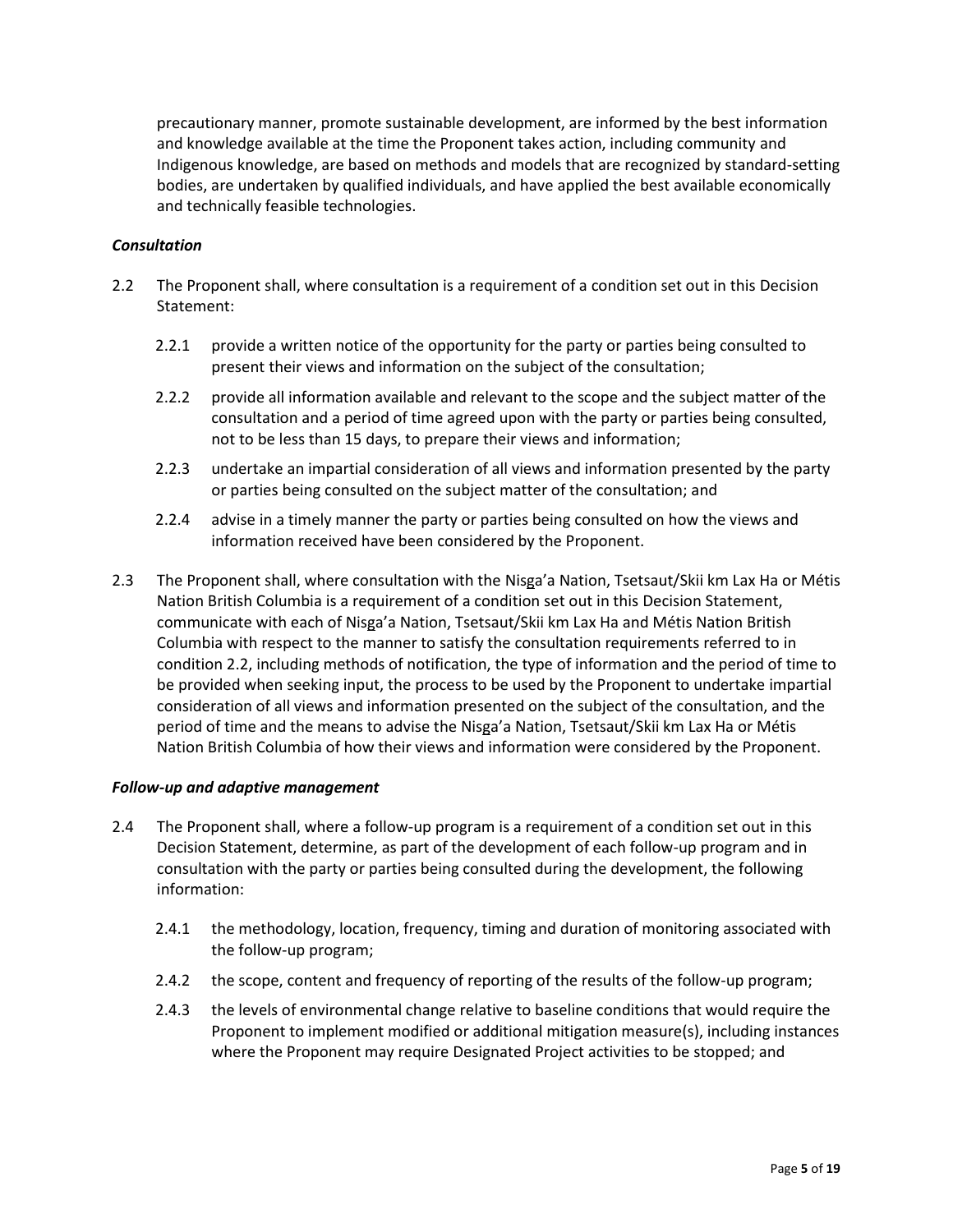- 2.4.4 the technically and economically feasible mitigation measures to be implemented by the Proponent if monitoring conducted as part of the follow-up program shows that the levels of environmental change referred to in condition 2.4.3 have been reached or exceeded.
- 2.5 The Proponent shall maintain the information referred to in condition 2.4 during the implementation of each follow-up program in consultation with the party or parties being consulted during the development of each follow-up program.
- 2.6 The Proponent shall provide the follow-up programs referred to in conditions 3.11, 4.6, 4.7, 5.4, 6.15 and 8.3 to the Agency and to the party or parties being consulted during the development of each follow-up program prior to the implementation of each follow-up program. The Proponent shall also provide any update(s) made pursuant to condition 2.5 to the Agency and to the party or parties being consulted during the development of each follow-up program within 30 days of the follow-up program being updated.
- 2.7 The Proponent shall, where a follow-up program is a requirement of a condition set out in this Decision Statement:
	- 2.7.1 conduct the follow-up program according to the information determined pursuant to condition 2.4;
	- 2.7.2 undertake monitoring and analysis to verify the accuracy of the environmental assessment as it pertains to the particular condition and/or to determine the effectiveness of any mitigation measure(s);
	- 2.7.3 determine whether modified or additional mitigation measures are required based on the monitoring and analysis undertaken pursuant to condition 2.7.2; and
	- 2.7.4 if modified or additional mitigation measures are required pursuant to condition 2.7.3, develop and implement these mitigation measures in a timely manner and monitor them pursuant to condition 2.7.2.
- 2.8 Where consultation with the Nisga'a Nation, Tsetsaut/Skii km Lax Ha or Métis Nation British Columbia is a requirement of a follow-up program, the Proponent shall discuss with each of them opportunities for their participation in the implementation of the follow-up program, including the analysis of the follow-up results and whether modified or additional mitigation measures are required, as set out in condition 2.7.

## *Annual reporting*

- 2.9 The Proponent shall, commencing in the reporting year during which the Proponent begins the implementation of the conditions set out in this Decision Statement, prepare an annual report that sets out:
	- 2.9.1 the activities undertaken by the Proponent in the reporting year to comply with each of the conditions set out in this Decision Statement;
	- 2.9.2 how the Proponent complied with condition 2.1;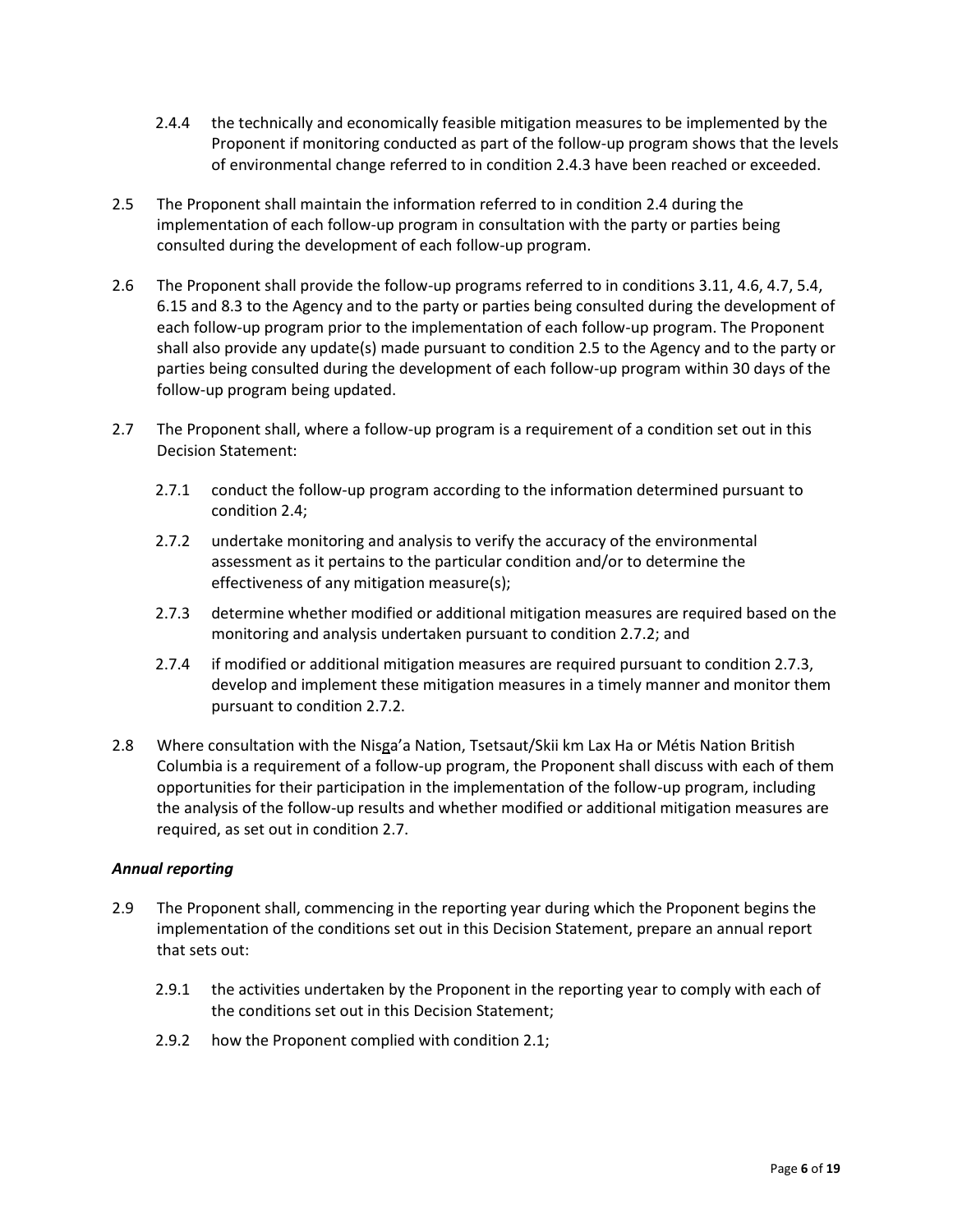- 2.9.3 for conditions set out in this Decision Statement for which consultation is a requirement, how the Proponent considered any views and information that the Proponent received during or as a result of the consultation;
- 2.9.4 the information referred to in conditions 2.4 and 2.5 for each follow-up program;
- 2.9.5 the results of the follow-up program requirements identified in conditions 3.11, 4.6, 4.7, 5.4, 6.15 and 8.3; and
- 2.9.6 any modified or additional mitigation measures implemented or proposed to be implemented by the Proponent, as determined under condition 2.7.
- 2.10 The Proponent shall provide a draft annual report referred to in condition 2.9 to the Nisga'a *Nisga'a* Nation, no later than June 30 following the reporting year to which the annual report applies. The Proponent shall consult the Nisga'a Nation on the findings in the draft annual report.
- 2.11 The Proponent, in consideration of any comments received from the Nisga'a Nation pursuant to condition 2.10, shall submit to the Agency a final annual report, including an executive summary in both official languages, no later than August 31 following the reporting year to which the annual report applies.

### *Information sharing*

- 2.12 The Proponent shall publish on the Internet, or any medium which is publicly available, the annual reports and the executive summaries referred to in conditions 2.9 and 2.10, the information submitted to the Agency pursuant to condition 2.15, the offsetting plan(s) referred to in condition 3.9, the reports related to accidents and malfunctions referred to in conditions 10.4.2 and 10.4.3, the communication plan referred to in condition 10.6, the schedules referred to in conditions 11.1, and 11.2, and any update(s) or revision(s) to the above documents, upon submission of these documents to the parties referenced in the respective conditions. The Proponent shall keep these documents publicly available for 25 years following the end of operation, or until the end of decommissioning of the Designated Project, whichever comes first. The Proponent shall notify the Agency, Nisga'a Nation, Tsetsaut/Skii km Lax Ha and Métis Nation British Columbia of the availability of these documents within 48 hours of their publication.
- 2.13 When the development of any plan is a requirement of a condition set out in this Decision Statement, the Proponent shall submit the plan to the Agency prior to construction, unless otherwise required through the condition.

#### *Change of Proponent*

2.14 The Proponent shall notify the Agency, Nisga'a Nation, Tsetsaut/Skii km Lax Ha and Métis Nation British Columbia in writing no later than 30 days after the day on which there is any transfer of ownership, care, control or management of the Designated Project in whole or in part.

#### *Change to the Designated Project*

2.15 The Proponent shall consult with the Nisga'a Nation, Tsetsaut/Skii km Lax Ha, Métis Nation British Columbia and relevant authorities prior to initiating any changes to the Designated Project that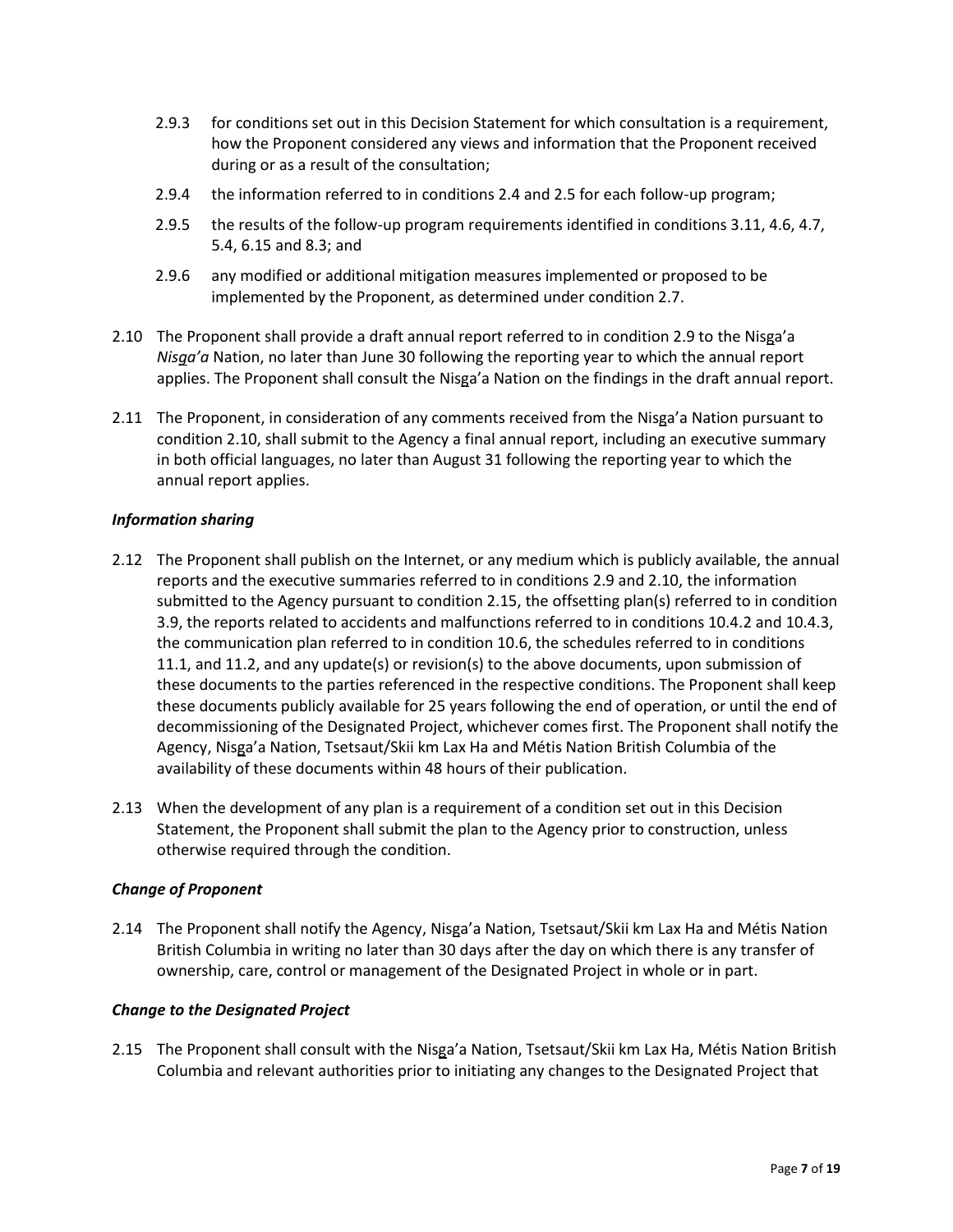may result in adverse environmental effects, and shall notify the Agency in writing no later than 60 days prior to initiating the change(s).

2.16 In notifying the Agency pursuant to condition 2.15, the Proponent shall provide the Agency with a description of the potential adverse environmental effects of the change(s) to the Designated Project, the proposed mitigation measures and follow-up requirements to be implemented by the Proponent and the results of the consultation with the Nisga'a Nation, Tsetsaut/Skii km Lax Ha, Métis Nation British Columbia and relevant authorities.

### **3 Fish and fish habitat**

- 3.1 The Proponent shall conduct in-water construction activities during the timing windows for carrying out work in fish habitat defined for the Skeena region by British Columbia for Dolly Varden (*Salvelinus malma*) in the *Terms and Conditions for Water Sustainability Act Changes In and About a Stream as specified by Ministry of Forests, Lands, Natural Resources Operations, and Rural Development (FLNRORD) Habitat Officers, Skeena Region* (April 2018), unless otherwise allowed by relevant authorities. If the Proponent is allowed by relevant authorities to conduct inwater construction activities outside of these timing windows, the Proponent shall develop and implement additional mitigation measures for in-water construction activities other than the application of timing windows to protect fish during sensitive life stages. The Proponent shall submit these measures to the Agency prior to implementation.
- 3.2 The Proponent shall implement measures to control erosion and sedimentation within the Designated Project area, including along the access and haul roads, to avoid the deposit of deleterious substances in water frequented by fish.
- 3.3 The Proponent shall restore riparian buffer strips disturbed by the construction activities of the Designated Project to their baseline width and capacity as soon after the disturbance as possible and as the construction work is completed. The Proponent shall use plant species native to the area of the Designated Project when restoring the riparian zone.
- 3.4 The Proponent shall comply with the *Metal and Diamond Mining Effluent Regulations* and the pollution prevention provisions of the *Fisheries Act*.
- 3.5 The Proponent shall collect supernatant and seepage from the tailings management facility and shall treat all collected supernatant and seepage during operation and decommissioning and until such time that water is suitable for direct discharge into the environment.
- 3.6 The Proponent shall collect and treat any contact water during all phases of the Designated Project when water is not suitable for direct discharge into the environment.
- 3.7 The Proponent shall cover tailings in the tailings management facility with an oxygen-limiting barrier within the time to onset of acid rock drainage.
- 3.8 The Proponent shall backfill all waste rocks into the underground mine prior to the end of decommissioning and within the time to onset of acid rock drainage.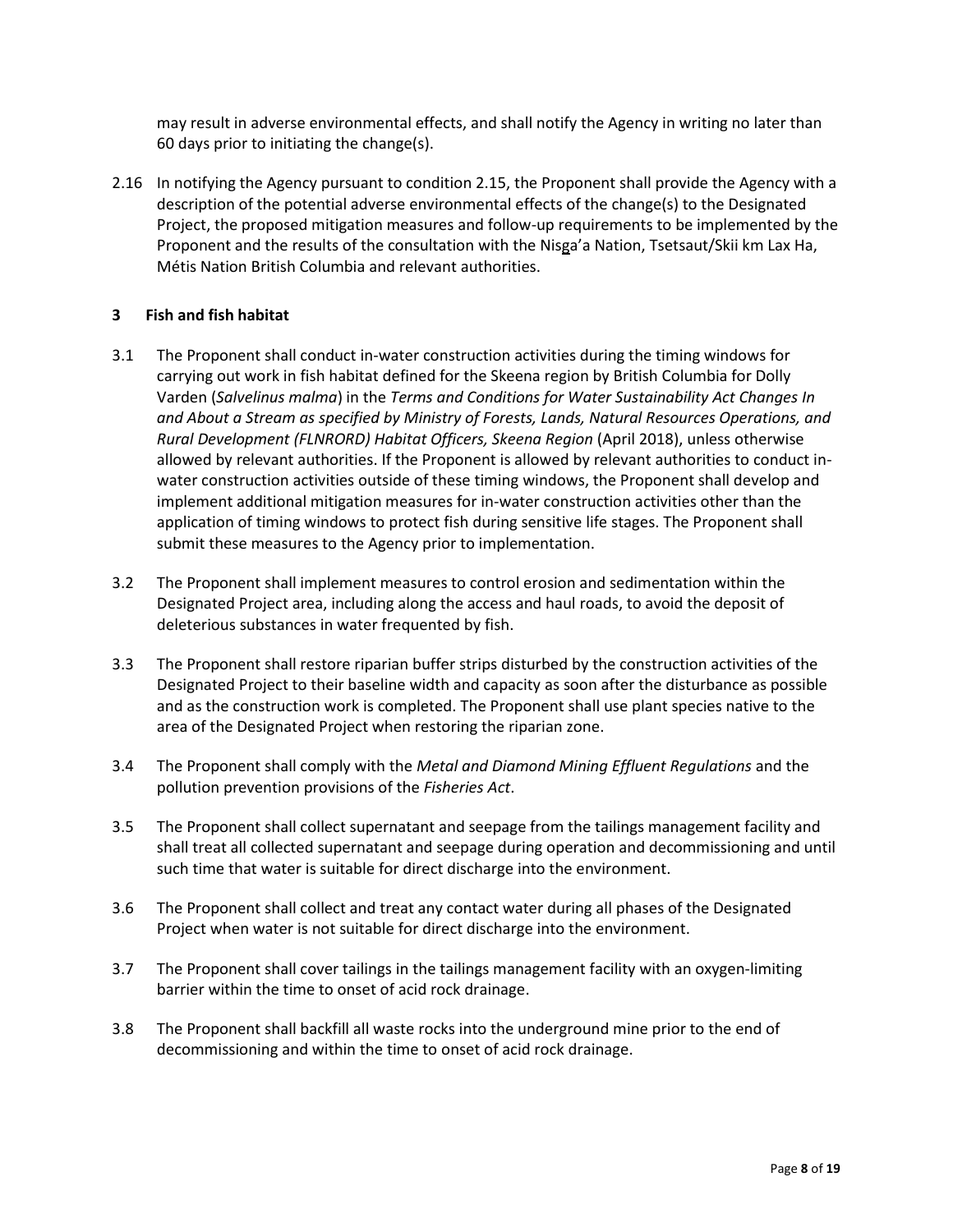- 3.9 The Proponent shall develop, at least 6 months prior to the start of construction and in consultation with the Nisga'a Nation, any offsetting plan(s) related to any residual serious harm to fish associated with carrying out the Designated Project. As part of the development of any offsetting plan(s), the Proponent shall strive to reach consensus with Nisga'a Nation on the content of the plan(s). The Proponent shall use the Conceptual Fisheries Offsetting Plan provided in attachment 1 of the Proponent's Updated Information Request Responses on Fish and Fish Habitat (IR2-01) provided to the Agency on April 9, 2018, as the basis for developing the offsetting plan(s), including the list of preliminary offsetting options, unless a preferred alternative is identified and agreed upon by the Proponent and the Nisga'a Nation. As part of the offsetting plan, the Proponent shall demonstrate that appropriate measures will be implemented to mitigate unavoidable loss of fish habitat and that it meets the requirements of the *Fisheries Act*. The Proponent shall seek the support of the Nisga'a Nation in the development of any final offsetting plan(s) and shall submit any final offsetting plan(s) to the Agency prior to implementation. The Proponent shall implement the offsetting plan(s).
- 3.10 The Proponent shall, for any fish habitat offsetting measure(s) proposed in any offsetting plan(s) referred to in condition 3.9 that may cause adverse environmental effects not considered in the environmental assessment, develop and implement, following consultation with the Nisga'a Nation, Tsetsaut/Skii km Lax Ha, Métis Nation British Columbia and relevant authorities, measures to mitigate those effects. The Proponent shall submit these measures to the Agency prior to implementation.
- 3.11 The Proponent shall develop, prior to construction and in consultation with the Nisga'a Nation and relevant authorities, a follow-up program to verify the accuracy of the environmental assessment as it pertains to fish and fish habitat and to determine the effectiveness of mitigation measures referred to in conditions 3.1 to 3.9. The Proponent shall implement the follow-up program, including the monitoring requirements of the *Metal and Diamond Mining Effluent Regulations,* during all phases of the Designated Project. As part of the implementation of the follow-up program, the Proponent shall:
	- 3.11.1 monitor water quality year round in Bitter Creek, Goldslide Creek, Bear River and in at least one reference site not expected by the Proponent to be influenced by the Designated Project or other physical activities that have been or will be carried out; and
	- 3.11.2 develop, in consultation with the Nisga'a Nation and relevant authorities, and implement modified or additional mitigation measures pursuant to condition 2.7 if results of monitoring referred to in condition 3.11.1 demonstrate any exceedance of Water Quality Objectives, British Columbia Water Quality Guidelines or Science Based Environmental Benchmarks established by British Columbia for the Designated Project to protect aquatic life.

## **4 Migratory birds**

4.1 The Proponent shall carry out the Designated Project in a manner that protects migratory birds and avoids harming, killing or disturbing migratory birds or destroying, disturbing or taking their nests or eggs. In this regard, the Proponent shall take into account Environment and Climate Change Canada's *Avoidance Guidelines* and the risk of incidental take. The Proponent's actions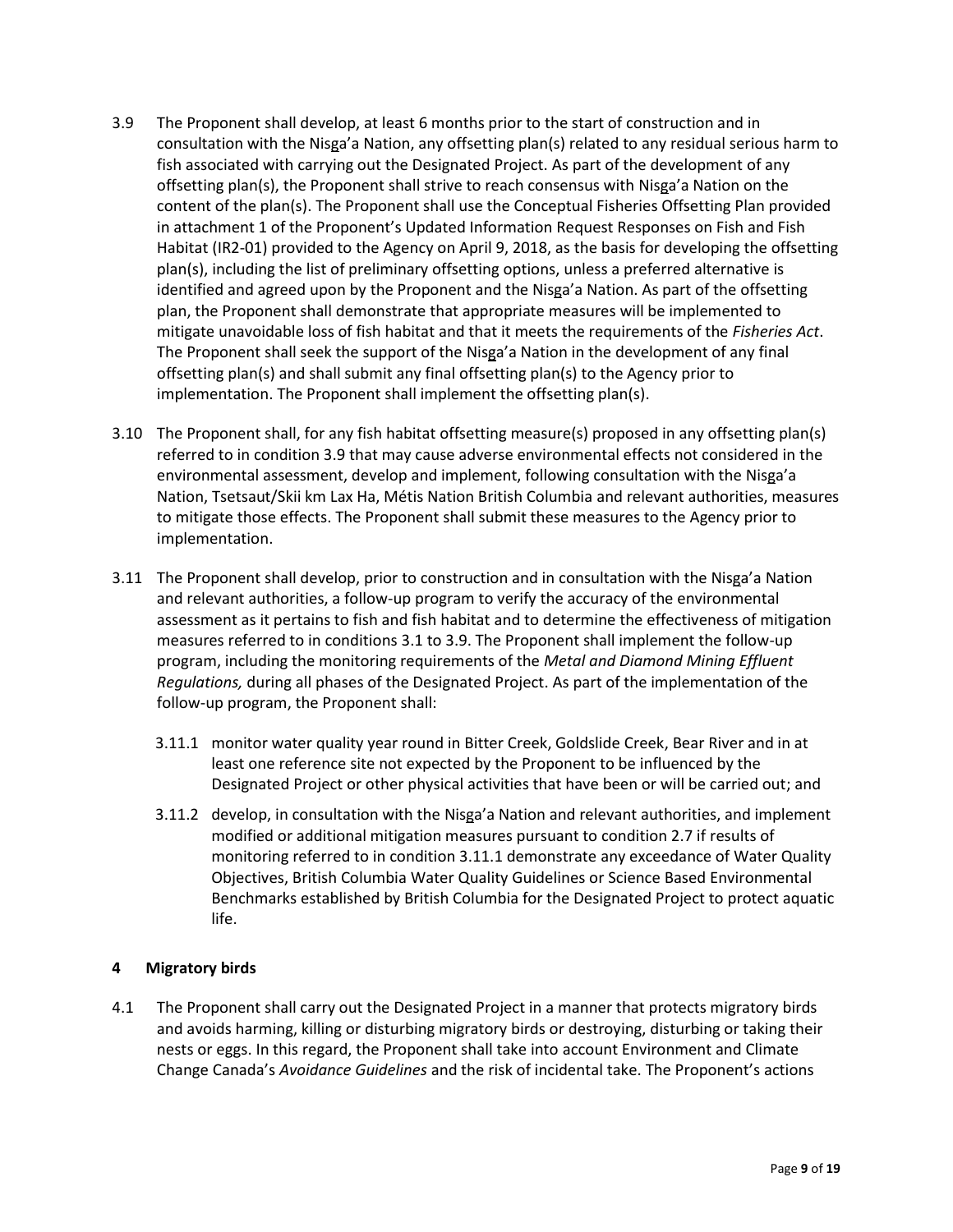when carrying out the Designated Project shall be in compliance with the *Migratory Birds Convention Act, 1994*, the *Migratory Birds Regulations* and the *Species at Risk Act*.

- 4.2 The Proponent shall develop, prior to construction and in consultation with relevant authorities, and implement, during all phases of the Designated Project, mitigation measures related to sensitive periods and locations for migratory birds, including mitigation measures that shall consider critical habitat identified for black swift (*Cypseloides niger*), common nighthawk (*Chordeiles minor*), marbled murrelet (*Brachyramphus marmoratus*) and olive-sided flycatcher (*Contopus cooperi*) in recovery strategies under the *Species at Risk Act* and suitable habitat identified by the Proponent in figures 16.7-21, 16.7-22, 16.7-23 and 16.7-24 of the Environmental Impact Statement.
- 4.3 The Proponent shall control lighting required for all phases of the Designated Project, including direction, timing and intensity, to avoid adverse effects on migratory birds and on listed species at risk, while meeting health and safety requirements.
- 4.4 The Proponent shall deter migratory birds from using or frequenting on-site settling sumps, ponds, the tailings management facility and other water management structures containing contact water until such time that water quality does not exceed the water quality thresholds in British Columbia's *Water Quality Guidelines for the Protection of Wildlife*.
- 4.5 The Proponent shall undertake, in consultation with the Nisga'a Nation and relevant authorities, progressive reclamation of all areas disturbed by the Designated Project. The Proponent shall identify, in consultation with the Nisga'a Nation and relevant authorities, plant species native to the area of the Designated Project to use for revegetation as part of progressive reclamation, including species suitable to create habitat for migratory birds and listed species at risk and species of interest to Indigenous peoples.
- 4.6 The Proponent shall develop, prior to construction and in consultation with the Nisga'a Nation and relevant authorities, a follow-up program to verify the accuracy of the environmental assessment and determine the effectiveness of all mitigation measures to avoid harm to migratory birds, their eggs and nests, including the mitigation measures used to comply with condition 4.1 to 4.4. The Proponent shall implement the follow-up program during all phases of the Designated Project. As part of the implementation of the follow-up program, the Proponent shall:
	- 4.6.1 monitor the use by migratory birds of on-site settling sumps, ponds, the tailings management facility and other water management structures containing contact water; and
	- 4.6.2 monitor migratory bird collisions with vehicles and infrastructure associated with the Designated Project.
- 4.7 The Proponent shall develop, prior to construction and in consultation with the Nisga'a Nation and relevant authorities, a follow-up program to assess the effectiveness of the progressive reclamation referred to in condition 4.5, including the establishment of plant species native to the area of the Designated Project and suitable to create habitat for migratory birds and listed species at risk and of species of interest to Indigenous peoples.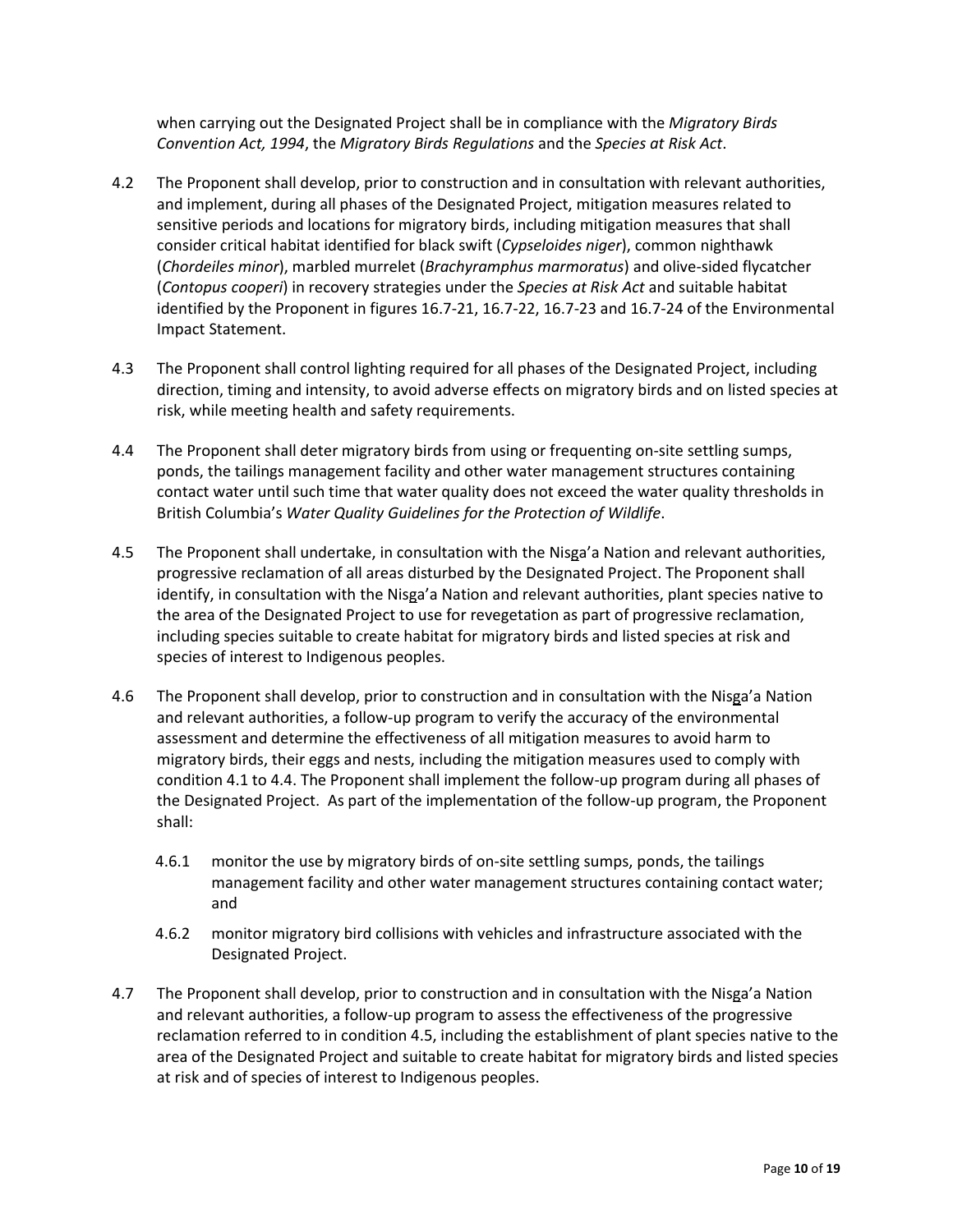### **5 Health and socio-economic conditions of Indigenous Peoples**

- 5.1 The Proponent shall mitigate, during all phases of the Designated Project, emissions of fugitive dust and particulate matter from the Designated Project, including through point source emission control and improvement and treatment of unpaved road surfaces.
- 5.2 The Proponent shall establish a speed limit on the access and haul roads and shall require employees and contractors associated with the Designated Project to abide by this limit.
- 5.3 The Proponent shall ensure, during all phases of the Designated Project, that noise generated by the Designated Project does not exceed the background noise level at the boundary of the local study area identified by the Proponent in figure 8.3-1 of the Environmental Impact Statement.
- 5.4 The Proponent shall develop, prior to construction and in consultation with the Nisga'a Nation and relevant authorities, a follow-up program to verify the accuracy of the environmental assessment as it pertains to adverse environmental effects on the health of Indigenous peoples caused by changes in concentrations of contaminants of potential concern in air, water, soil, vegetation and fish. As part of the development of the follow-up-program, the Proponent shall identify the species of plants and fish exposed to these contaminants that the Proponent must monitor as part of the follow-up program. The Proponent shall implement the follow-up program during all phases of the Designated Project. As part of the implementation of the follow-up program, the Proponent shall:
	- 5.4.1 conduct baseline sampling, prior to construction, for contaminants of potential concern in soil, water, vegetation and fish. In doing so, the Proponent shall co-locate soil sampling from the root zone with vegetation samples and shall co-locate water sampling with fish sampling in order to establish site-specific bioconcentration factors;
	- 5.4.2 monitor air concentrations of nitrogen dioxide, sulfur dioxide, particulate matter (PM<sub>2.5</sub>) and  $PM_{10}$ ) and metals in dustfall at the nearest open air locations to where maximum concentrations are predicted to occur as identified by the Proponent in Appendix D of Appendix 7-A of the Environmental Impact Statement;
	- 5.4.3 monitor contaminants of potential concern in soil, water, vegetation and fish. In doing so, the Proponent shall co-locate soil sampling from the root zone with vegetation samples and shall co-locate water sampling with fish sampling; and
	- 5.4.4 if the sampling and monitoring results referred to in conditions 5.4.1 through 5.4.3 exceed the predictions made during the environmental assessment, update the human health risk assessment (May 2018 update to Appendix 22-A of the Environmental Impact Statement) using the site-specific bioconcentration factors established pursuant to condition 5.4.1 and the sampling and monitoring results referred to in condition 5.4.1 through 5.4.3. In doing so, the Proponent shall assume that 100 percent of all contaminants of potential concern from country foods are absorbed.
- 5.5 The Proponent shall develop, prior to construction and in consultation with the Nisga'a Nation and relevant authorities, and implement, during all phases of the Designated Project, a plan to communicate the results of the follow-up program referred to in condition 5.4 to the Nisga'a Nation and relevant authorities. The communication plan shall include procedures to communicate any update to the human health risk assessment made pursuant to condition 5.4.4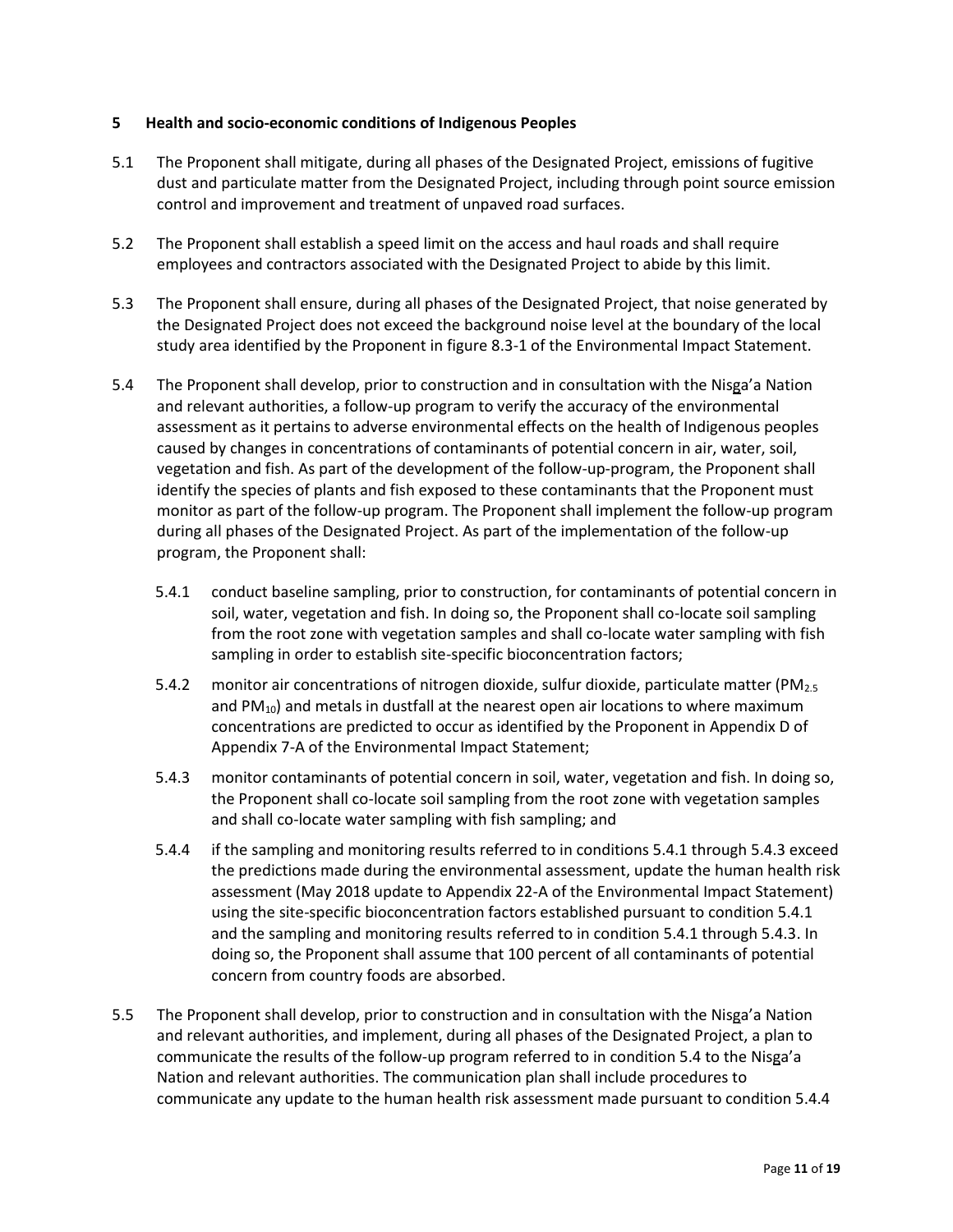and potential associated health risks in plain language, and any modified or additional mitigation measures developed and implemented pursuant to condition 2.7 based on the results of the follow-up program.

### **6 Current use of lands and resources for traditional purposes**

- 6.1 The Proponent shall provide access to the Bitter Creek valley through use of the access and haul roads, during all phases of the Designated Project, to Nisga'a Nation, to the extent that such access is safe. The Proponent shall consult with the Nisga'a Nation prior to construction to identify the manner by which the Proponent will provide this access. The Proponent shall notify the Nisga'a Nation in a timely manner if the Proponent must prohibit access temporarily for safety reasons.
- 6.2 The Proponent shall provide access to the Bitter Creek valley through use of the access and haul roads, during all phases of the Designated Project, to Tsetsaut/Skii km Lax Ha and Métis Nation British Columbia for practicing traditional activities, to the extent that such access is safe. The Proponent shall consult with Tsetsaut/Skii km Lax Ha and Métis Nation British Columbia prior to construction to identify the manner by which this access will be provided. The Proponent shall notify Tsetsaut/Skii km Lax Ha and Métis Nation British Columbia in a timely manner if the Proponent must prohibit access temporarily for safety reasons.
- 6.3 The Proponent shall control public access to the access and haul roads during all phases of the Designated Project.
- 6.4 The Proponent shall prohibit employees and contractors associated with the Designated Project from fishing and hunting in the Bitter Creek valley during all phases of the Designated Project, except when the Proponent provides access to holders of provincially-registered traplines, unless not feasible for safety reasons, or to an employee or contractor pursuant to condition 6.1 or 6.2.
- 6.5 The Proponent shall identify, prior to construction and in consultation with the Nisga'a Nation, Tsetsaut/Skii km Lax Ha, Métis Nation British Columbia and relevant authorities, time periods during which construction activities must be carried out to protect wildlife during sensitive life stages, including for mountain goat (*Oreamnos americanus*), grizzly bear (*Ursus arctos*), moose (*Alces americanus*), hoary marmot (*Marmota caligata*), marten (*Martes americana*) and wolverine (*Gulo gulo luscus*). In doing so, the Proponent shall:
	- 6.5.1 apply British Columbia's Compendium of Wildlife Guidelines for Industrial Development Projects in the North Area, British Columbia when identifying these time periods;
	- 6.5.2 notify, prior to construction, the Agency of these time periods and of the areas within which each of these time periods shall apply; and
	- 6.5.3 conduct construction activities during these time periods, unless not technically feasible.
- 6.6 If construction during the time periods referred to in condition 6.5 is not technically feasible, the Proponent shall develop and implement additional mitigation measures, in consultation with the Nisga'a Nation, Tsetsaut/Skii km Lax Ha, Métis Nation British Columbia and relevant authorities, to protect mountain goat (*Oreamnos americanus*), grizzly bear (*Ursus arctos*), moose (*Alces*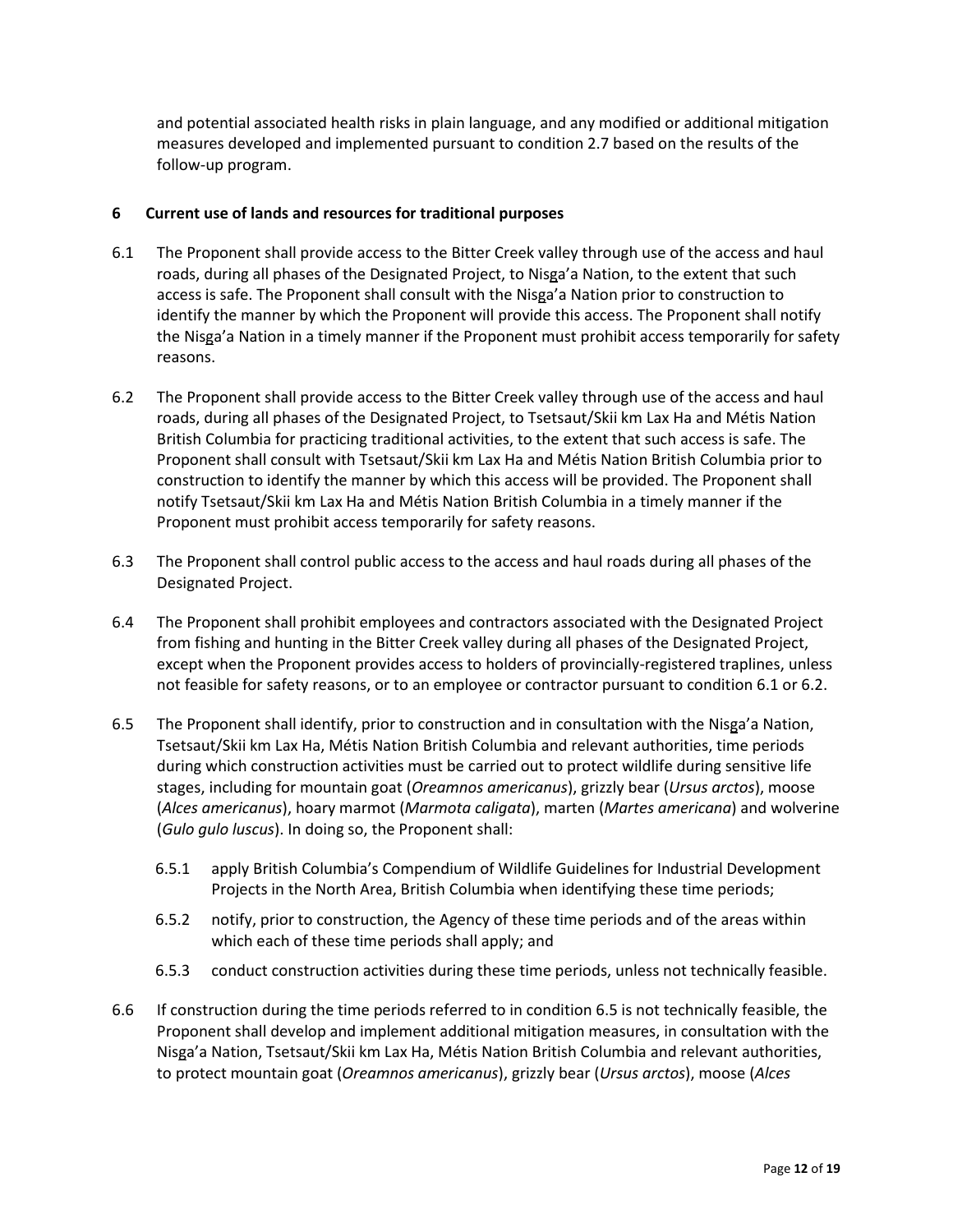*americanus*), hoary marmot (*Marmota caligata*), marten (*Martes americana*) and wolverine (*Gulo gulo luscus*) during construction. In doing so, the Proponent shall:

- 6.6.1 develop and implement additional mitigation measures, including species-specific nondisturbance setback distances around habitat features used by each species for critical life functions, to protect wildlife during sensitive life stages. The Proponent shall apply British Columbia's *Compendium of Wildlife Guidelines for Industrial Development Projects in the North Area, British Columbia* when developing the setback distances; and
- 6.6.2 notify the Agency of the additional mitigation measures referred to in condition 6.6.1 prior to implementation, including the setback distance identified for each species, the habitat feature(s) and construction activity(ies) applicable to each setback distance and the period(s) of time during which each setback distance will be applied.
- 6.7 The Proponent shall not conduct helicopter overflights and blasting within two kilometres of grizzly bear (*Ursus arctos*) known denning sites and identified potential denning habitat, unless required for safety reasons.
	- 6.7.1 If overflight or blasting is required for safety reasons within two kilometres of known denning sites and identified potential denning habitat during critical periods for denning grizzly bears (October 1 to the end of winter conditions), the Proponent shall keep a lineof-sight distance of 500 metres from known denning sites and identified potential denning habitat.
- 6.8 The Proponent shall not conduct helicopter overflights during winter conditions within two kilometres or with less than a 500-metre absolute altitude from mountain goat (*Oreamnos americanus*) ungulate winter range, unless required for safety reasons.
- 6.9 The Proponent shall not conduct any surface blasting, including for avalanche control purposes, if the Proponent observes mountain goat (*Oreamnos americanus*) within one kilometre of the blast area, unless required for safety reasons.
- 6.10 The Proponent shall, during all phases of the Designated Project, manage snow bank height along the access and haul roads and shall create and maintain escape pathways at periodic distances to allow ungulates to exit the plowed roads in winter.
- 6.11 The Proponent shall install and maintain, during all phases of the Designated Project, wildlife crossing signs along the access and haul roads.
- 6.12 The Proponent shall not use salt for de-icing or traction control purposes on the access and haul roads during all phases of the Designated Project, unless all other methods used for de-icing or traction control purposes do not meet safety requirements.
- 6.13 The Proponent shall manage vegetation height and composition along the access and haul roads to increase sight lines for drivers and visibility of wildlife during all phases of the Designated Project.
- 6.14 The Proponent shall reclaim the access and haul roads at the end of decommissioning, unless otherwise required by the Nisga'a Nation or relevant authorities.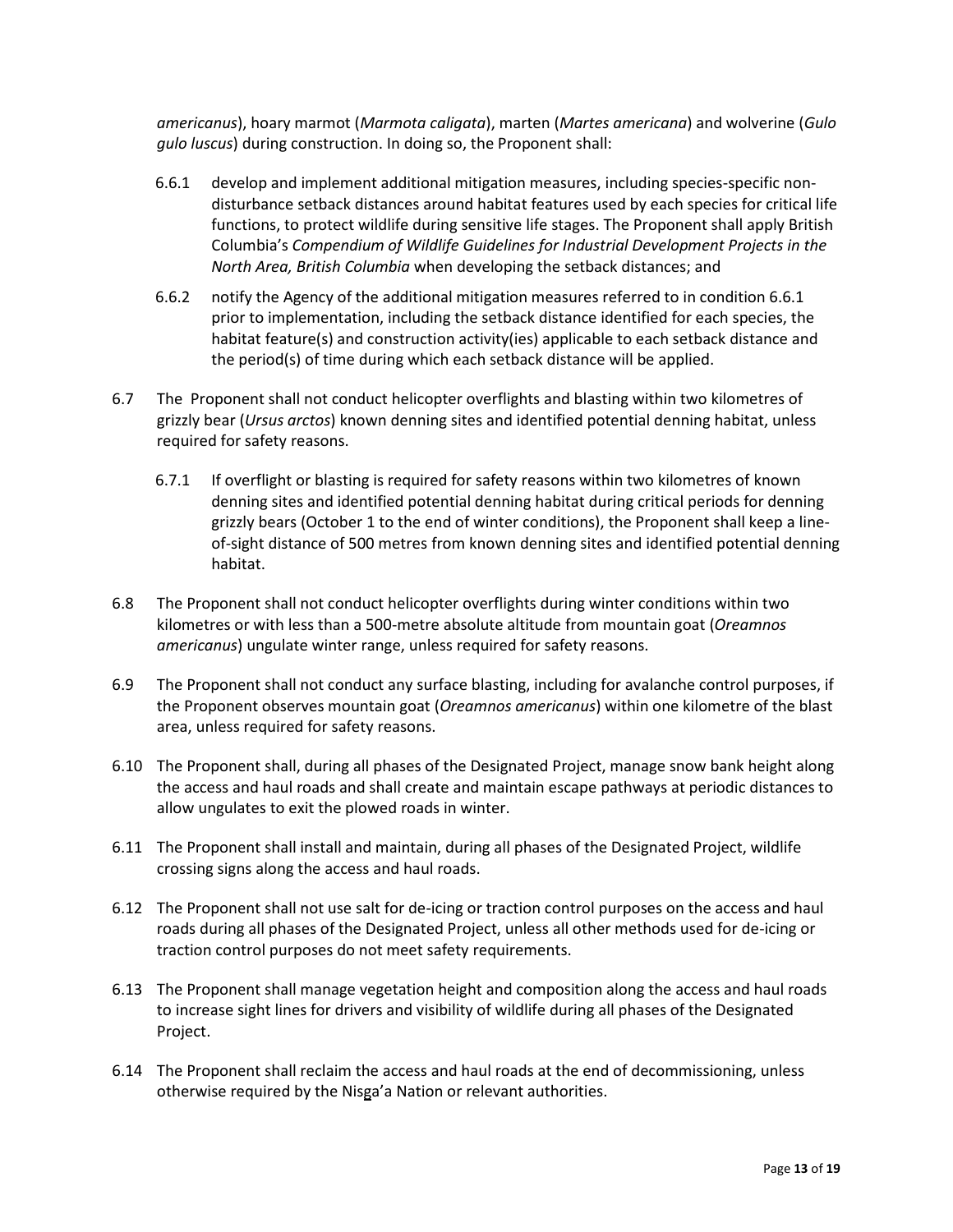- 6.15 The Proponent shall develop, prior to operation and in consultation with the Nisga'a Nation, a follow-up program to verify the accuracy of the environmental assessment and the effectiveness of the mitigation measures as it pertains to mountain goat (*Oreamnos americanus*). As part of the implementation of the follow-up program, the Proponent shall:
	- 6.15.1 conduct mountain goat (*Oreamnos americanus*) population surveys once every three years starting during the first year of operation; and
	- 6.15.2 develop the methodology for the surveys referred to in conditions 6.15.1 in consultation with the Nisga'a Nation, prior to the implementation of the follow-up program.

# **7 Physical and cultural heritage and structures, sites or things of historical, archaeological, paleontological or architectural significance**

- 7.1 The Proponent shall develop, prior to construction and in consultation with the Nisga'a Nation and relevant authorities, a chance find protocol for any previously undiscovered structures, sites, or things of historical, archaeological, paleontological, or architectural significance or physical or cultural heritage resources discovered within the Designated Project area by the Proponent or brought to the attention of the Proponent by the Nisga'a Nation or another party during any phase of the Designated Project. As part of the chance find protocol, the Proponent shall:
	- 7.1.1 immediately halt work at the location of the discovery, except work required to be undertaken to protect the integrity of the discovery;
	- 7.1.2 delineate an area of at least 30 metres around the discovery as a no-work zone;
	- 7.1.3 conduct an assessment at the location of the discovery;
	- 7.1.4 inform the Agency and the Nisga'a Nation within 24 hours of the discovery, and allow the Nisga'a Nation to monitor archaeological works; and
	- 7.1.5 consult with the Nisga'a Nation and relevant authorities on the manner by which to comply with all applicable legislative or legal requirements and associated regulations and protocols respecting the discovery, recording, transferring and safekeeping of previously unidentified structures, sites or things of historical, archaeological, paleontological or architectural significance.

## **8 Listed species at risk**

- 8.1 The Proponent shall identify, prior to construction and in consultation with relevant authorities, time periods during which construction activities must be carried out to protect western screechowl (*Megascops kennicottii kennicottii*), northern goshawk (*Accipiter gentilis laingi*), little brown myotis (*Myotis lucifugus*), northern myotis (*Myotis septentrionalis*) and western toad (*Anaxyrus boreas*) during sensitive life stages. In doing so, the Proponent shall:
	- 8.1.1 apply British Columbia's Compendium of Wildlife Guidelines for Industrial Development Projects in the North Area, British Columbia when identifying these time periods;
	- 8.1.2 notify the Agency, prior to construction, of these time periods and of the areas within which each of these time periods shall apply; and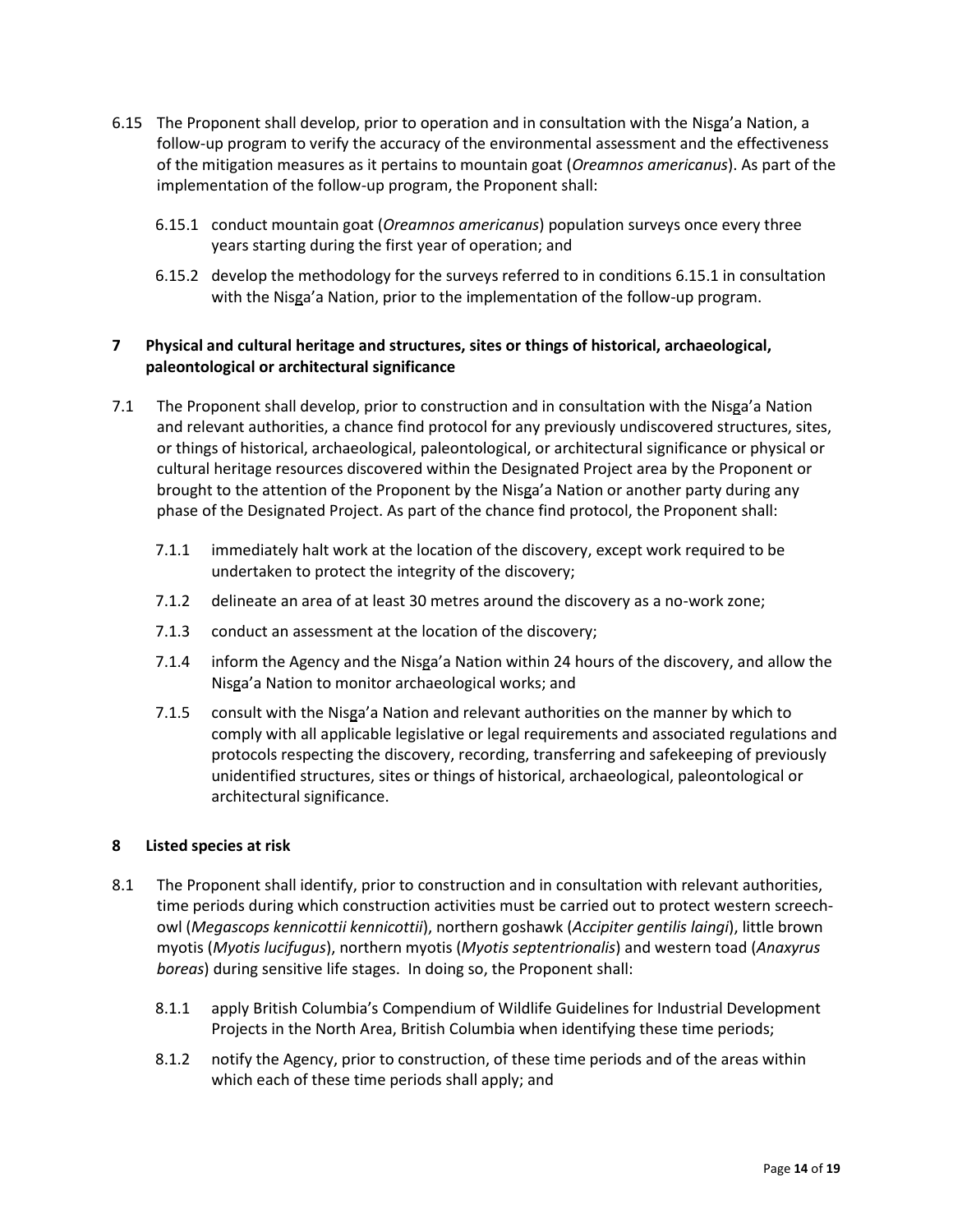- 8.1.3 conduct construction during these time periods, unless not technically feasible.
- 8.2 If construction during the time periods referred to in condition 8.1 is not technically feasible, the Proponent shall conduct pre-clearing surveys and shall develop and implement additional mitigation measures to protect western screech-owl (*Megascops kennicottii kennicottii*), northern goshawk (*Accipiter gentilis laingi*), little brown myotis (*Myotis lucifugus*), northern myotis (*Myotis septentrionalis*) and western toad (*Anaxyrus boreas*) during construction. In doing so, the Proponent shall:
	- 8.2.1 develop, in consultation with relevant authorities, and implement species-specific nondisturbance setback distances around habitat features used by each species for critical life functions and identified through the pre-clearing surveys. The Proponent shall apply British Columbia's *Compendium of Wildlife Guidelines for Industrial Development Projects in the North Area, British Columbia* when identifying these setback distances; and
	- 8.2.2 notify the Agency of these additional mitigation measures prior to implementation, including the setback distance identified for each species pursuant to condition 8.2.1, the habitat feature(s) and construction activity(ies) applicable to each setback distance and the period(s) of time during which each setback distance will be applied.
- 8.3 The Proponent shall develop, prior to construction and in consultation with the Nisga'a Nation and relevant authorities, a follow-up program to verify the accuracy of the environmental assessment and determine the effectiveness of the mitigation measures to avoid harm to listed species at risk. The Proponent shall implement the follow-up program during all phases of the Designated Project. As part of the implementation of the follow-up program, the Proponent shall:
	- 8.3.1 monitor the use of habitat features, including nests, hibernacula and roosts, by western screech-owl (*Megascops kennicottii kennicottii*), northern goshawk (*Accipiter gentilis laingi*), little brown myotis (*Myotis lucifugus*) and northern myotis (*Myotis septentrionalis*);
	- 8.3.2 monitor western toad (*Anaxyrus boreas*) use of the access and haul roads; and
	- 8.3.3 monitor ventilation shafts, portal entrance, tailings management facility and open waterbodies for use by listed species at risk.

# **9 Independent Environmental Monitor**

- 9.1 The Proponent shall retain, prior to construction, the services of an independent environmental monitor, who is a qualified individual as it pertains to environmental monitoring of mining projects in British Columbia, and is also a Qualified Professional pursuant to the requirements of British Columbia, to observe, record, and report on the implementation of the mitigation measures set out in this Decision Statement during all phases of the Designated Project.
- 9.2 The Proponent shall, through contract, give the independent environmental monitor the authority to stop Designated Project activities that do not comply with the conditions set out in this Decision Statement.
- 9.3 The Proponent shall require the independent environmental monitor to prepare reports at a minimum monthly that include: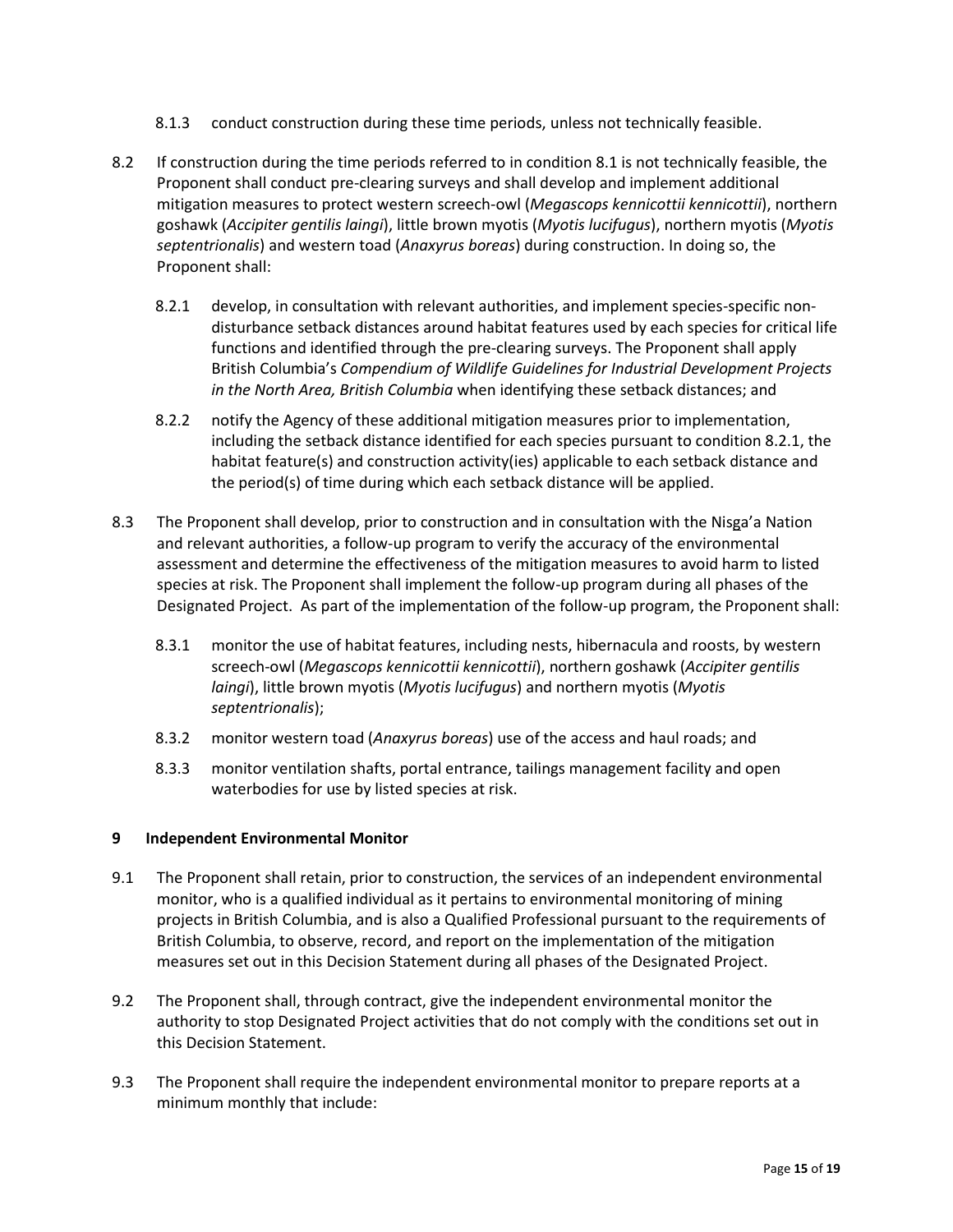- 9.3.1 a description, including through photo evidence, of the Designated Project activities that occurred and the mitigation measures that were applied during the period covered by the report; and
- 9.3.2 a description, including through photo evidence, of occurrence(s) of non-compliance related to the implementation of mitigation measures set out in this Decision Statement observed during the period covered by the report, including:
	- 9.3.2.1 the date of the occurrence(s) of non-compliance;
	- 9.3.2.2 whether Designated Project activities were stopped as a result of the occurrence(s) of non-compliance;
	- 9.3.2.3 how the occurrence(s) of non-compliance was or were corrected by the Proponent and the date that the corrective actions was or were completed by the Proponent; and
	- 9.3.2.4 if any, the status of pending occurrences of non-compliance that have not been corrected yet by the Proponent and a description of any adverse environmental effects associated with the occurrences of non-compliance
- 9.4 The Proponent shall require the independent environmental monitor to provide the reports referred to in condition 9.3 to the Agency, the Nisga'a Nation and relevant federal authorities within 10 days of their production. The Proponent shall require the independent environmental monitor to retain the reports referred to in condition 9.3 until the end of decommissioning.
- 9.5 The Proponent shall require the independent environmental monitor to report all occurrence(s) of non-compliance observed by the independent environmental monitor directly to the Agency, the Nisga'a Nation and relevant federal authorities within 48 hours of the observation of occurrence(s) of non-compliance.

## **10 Accidents and malfunctions**

- 10.1 The Proponent shall take all reasonable measures to prevent accidents and malfunctions that may result in adverse environmental effects.
- 10.2 The Proponent shall, prior to construction, consult with the Nisga'a Nation and relevant authorities on the measures to be implemented to prevent accidents and malfunctions.
- 10.3 The Proponent shall, prior to construction and in consultation with the Nisga'a Nation and relevant authorities, develop an accidents and malfunctions response plan in relation to the Designated Project. The accidents and malfunctions plan shall include:
	- 10.3.1 the types of accidents and malfunctions that may cause adverse environmental effects; and
	- 10.3.2 the measures to be implemented in response to each type of accidents and malfunctions referred to in condition 10.3.1 to mitigate any adverse environmental effects caused by the accident or malfunction.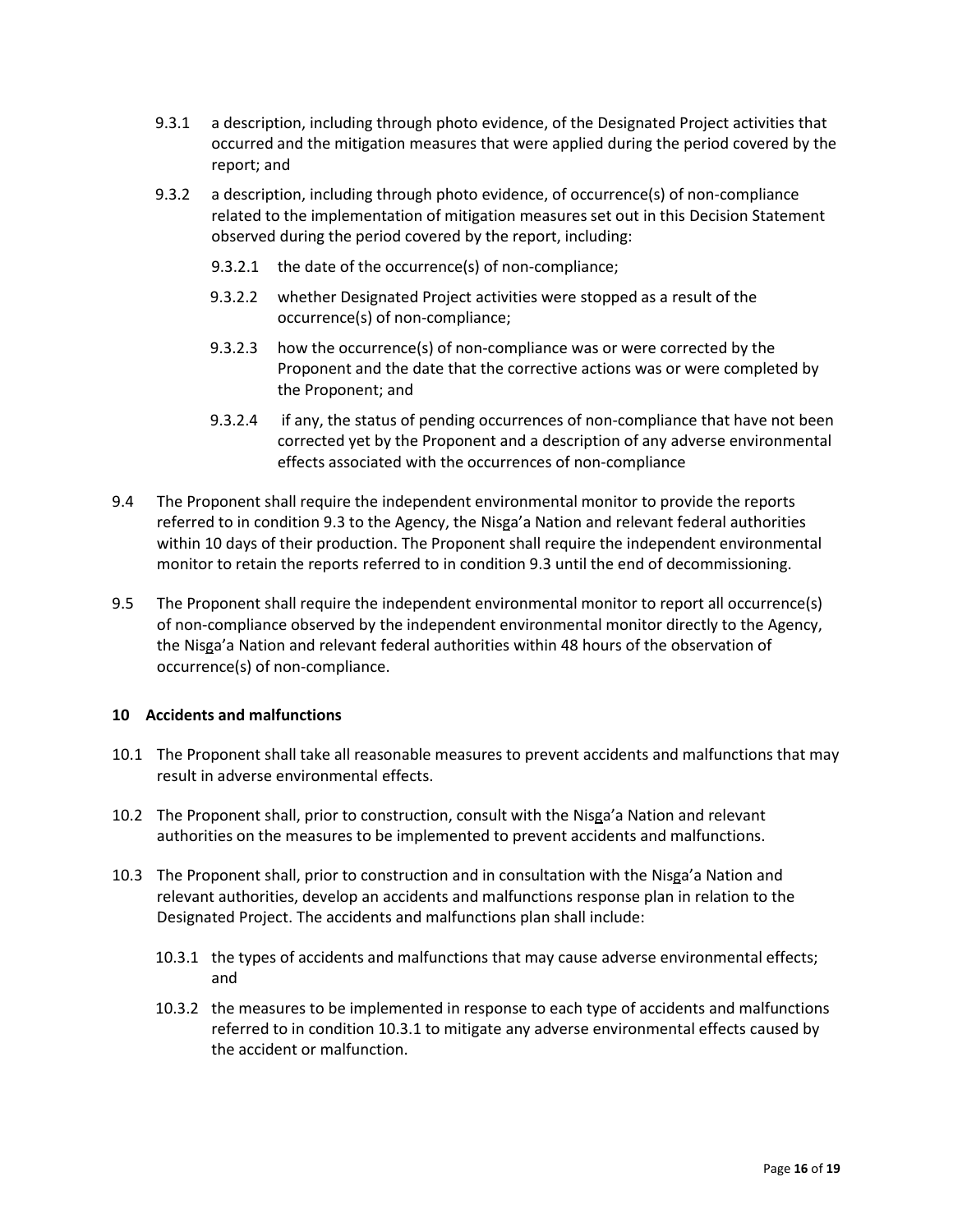- 10.4 In the event of an accident or malfunction with the potential to cause adverse environmental effects, the Proponent shall immediately implement the measures appropriate to the accident or malfunction referred to in condition 10.3.2 and shall:
	- 10.4.1 notify, as soon as possible, the Nisga'a Nation, Tsetsaut/Skii km Lax Ha, Métis Nation British Columbia and relevant authorities of the accident or malfunction, and notify the Agency in writing no later than 24 hours following the accident or malfunction. For the notification to the Nisga'a Nation, Tsetsaut/Skii km Lax Ha, Métis Nation British Columbia and the Agency, the Proponent shall specify:
		- 10.4.1.1 the date the accident or malfunction occurred;
		- 10.4.1.2 a summary description of the accident or malfunction;
		- 10.4.1.3 a list of any substances potentially released into the environment as a result of the accident or malfunction.
	- 10.4.2 submit a written report to the Agency no later than 30 days after the day on which the accident or malfunction occurred. The written report shall include:
		- 10.4.2.1 a detailed description of the accident or malfunction and of its adverse environmental effects;
		- 10.4.2.2 a description of the measures that were taken by the Proponent to mitigate the adverse environmental effects caused by the accident or malfunction;
		- 10.4.2.3 any view(s) from the Nisga'a Nation, Tsetsaut/Skii km Lax Ha and Métis Nation British Columbia and advice from relevant authorities received with respect to the accident or malfunction, its adverse environmental effects and the measures taken by the Proponent to mitigate these adverse environmental effects;
		- 10.4.2.4 a description of any residual adverse environmental effects and any modified or additional measures required by the Proponent to mitigate residual adverse environmental effects; and
		- 10.4.2.5 details concerning the implementation of the accident or malfunction response plan referred to in condition 10.3.
	- 10.4.3 submit a written report to the Agency no later than 90 days after the day on which the accident or malfunction took place that includes a description of the changes made to avoid a subsequent occurrence of the accident or malfunction and of the modified or additional measure(s) implemented by the Proponent to mitigate and monitor residual adverse environmental effects and to carry out any required progressive reclamation, taking into account the information submitted in the written report pursuant to condition 10.4.2. The report shall also include all additional views from the Nisga'a Nation, Tsetsaut/Skii km Lax Ha and Métis Nation British Columbia and advice from relevant authorities received since the views and advice referred to in condition 10.4.2.3 were received by the Proponent.
- 10.5 When notifying relevant authorities pursuant to condition 10.4.1, the Proponent shall notify them of accidents or malfunctions with the potential to cause adverse environmental effects outside Canada.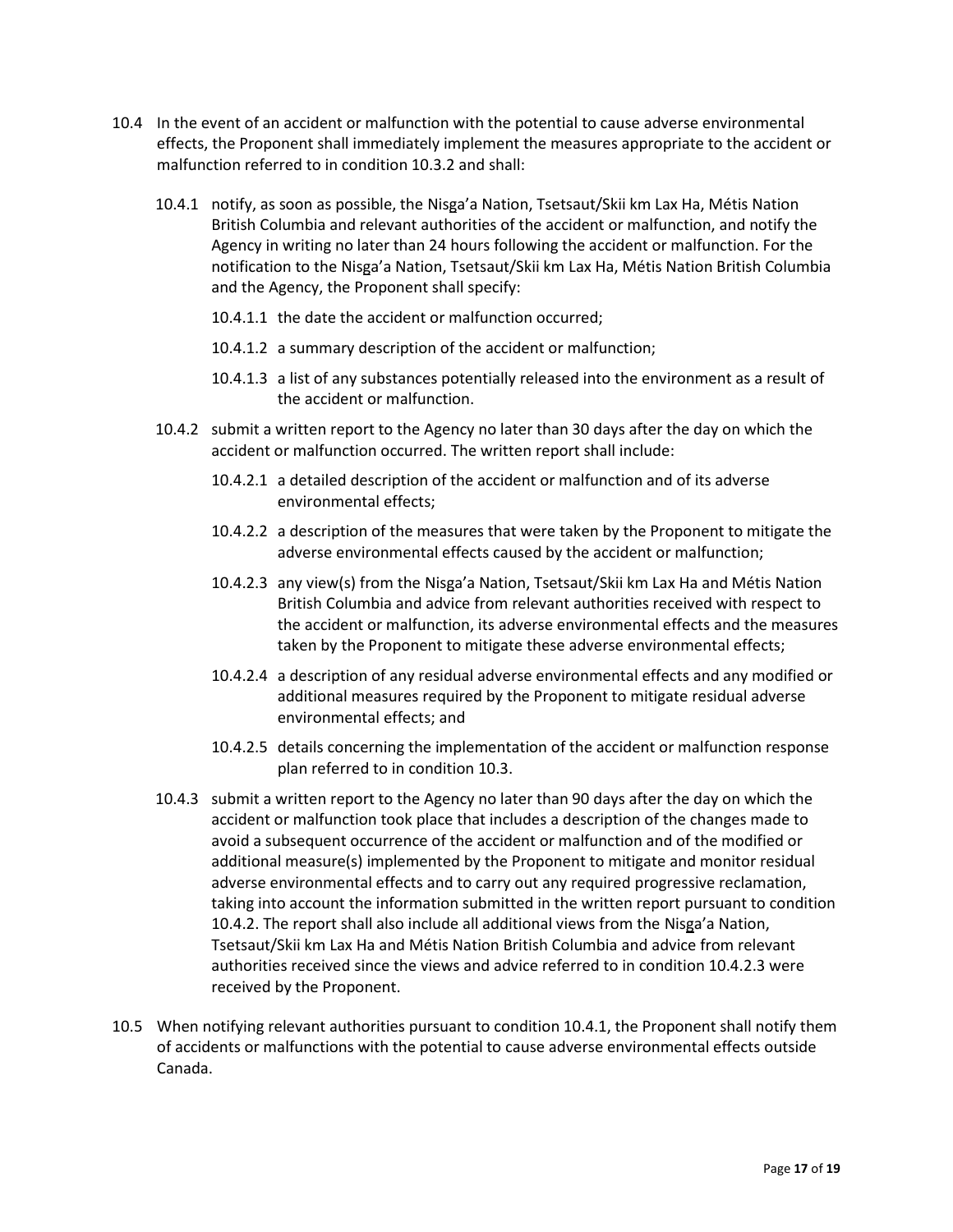- 10.6 The Proponent shall develop a communication plan in consultation with the Nisga'a Nation, Tsetsaut/Skii km Lax Ha and Métis Nation British Columbia. The Proponent shall develop the communication plan prior to construction and shall implement and keep it up to date during all phases of the Designated Project. The plan shall include:
	- 10.6.1 the types of accidents and malfunctions requiring the Proponent to notify each of the Nisga'a Nation, Tsetsaut/Skii km Lax Ha and Métis Nation British Columbia;
	- 10.6.2 the manner by which the Nisga'a Nation, Tsetsaut/Skii km Lax Ha and Métis Nation British Columbia shall be notified by the Proponent of an accident or malfunction and of any opportunities for the Nisga'a Nation, Tsetsaut/Skii km Lax Ha and Métis Nation British Columbia to assist in the response to the accident or malfunction; and
	- 10.6.3 the contact information of the representatives of the Proponent that the Nisga'a Nation, Tsetsaut/Skii km Lax Ha and Métis Nation British Columbia may contact and of the representatives of the Nisga'a Nation, Tsetsaut/Skii km Lax Ha and Métis Nation British Columbia to which the Proponent shall provide notification.

### **11 Schedules**

- 11.1 The Proponent shall submit to the Agency a schedule for all conditions set out in this Decision Statement no later than 60 days prior to the start of construction. This schedule shall detail all activities planned to fulfill each condition set out in this Decision Statement and the commencement and estimated completion month(s) and year(s) for each of these activities.
- 11.2 The Proponent shall submit to the Agency a schedule outlining all activities required to carry out all phases of the Designated Project no later than 60 days prior to the start of construction. The schedule shall indicate the commencement and estimated completion month(s) and year(s) and duration of each of these activities.
- 11.3 The Proponent shall submit to the Agency in writing an update to schedules referred to in conditions 11.1 and 11.2 every year no later than August 31, until completion of all activities referred to in each schedule.
- 11.4 The Proponent shall provide to the Agency revised schedules if any change is made to the initial schedules referred to in conditions 11.1 and 11.2 or to any subsequent update(s) referred to in condition 11.3, upon revision of the schedules.
- 11.5 The Proponent shall provide Nisga'a Nation, Tsetsaut/Skii km Lax Ha and Métis Nation British Columbia with the schedules referred to in conditions 11.1 and 11.2 and the updates or revisions to the initial schedules pursuant to conditions 11.3 and 11.4 at the same time the Proponent provides these documents to the Agency.

#### **12 Record keeping**

12.1 The Proponent shall maintain all records required to demonstrate compliance with the conditions set out in this Decision Statement. The Proponent shall retain the records and make them available to the Agency throughout construction and operation and for 25 years following the end of operation or until the end of decommissioning of the Designated Project, whichever comes